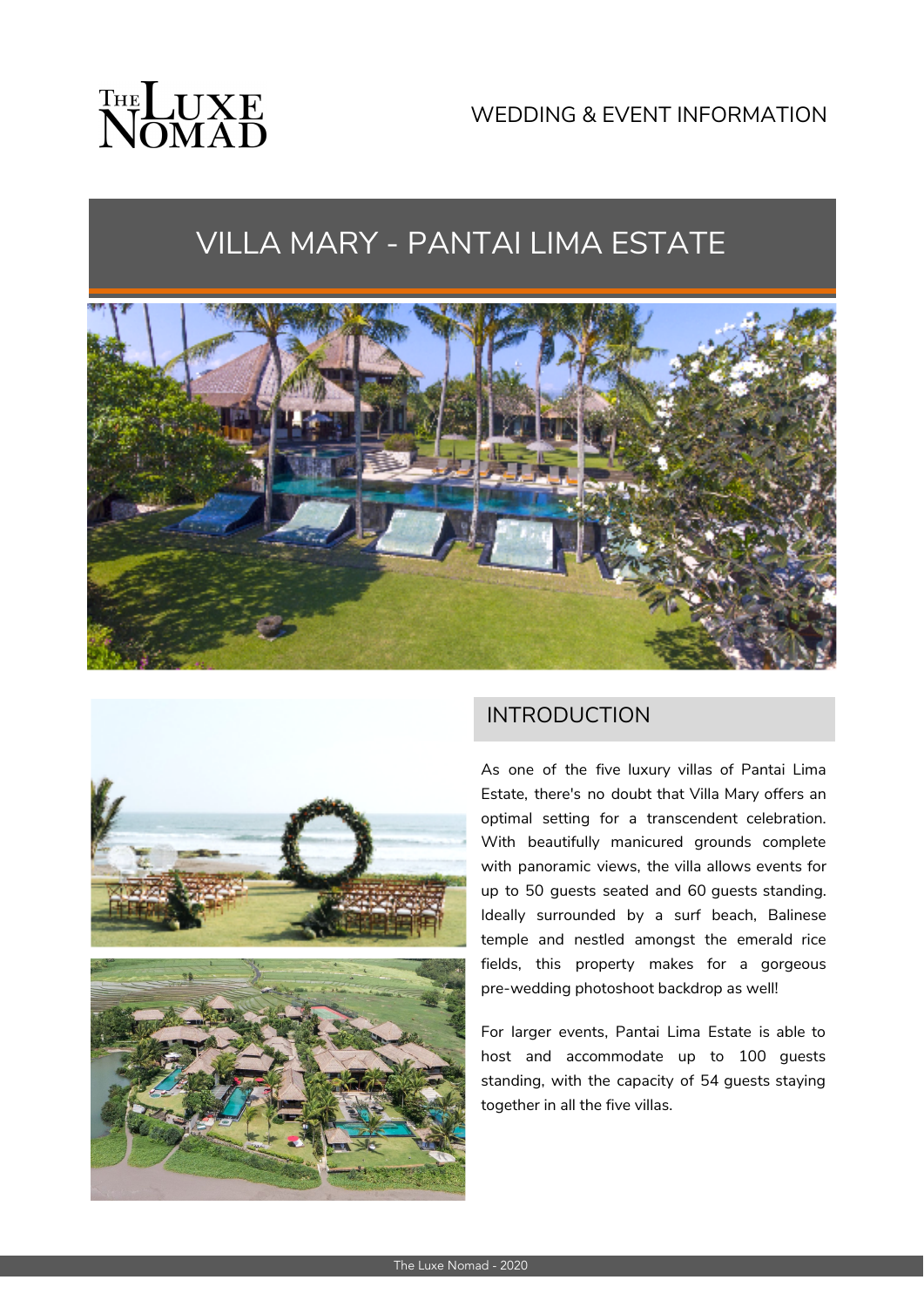

# WEDDING & EVENT INFORMATION

# SMALL EVENTS (Up to 60 guests)

| Seating Capacity             |               | 50 guests                                                                                                 |
|------------------------------|---------------|-----------------------------------------------------------------------------------------------------------|
| <b>Standing Capacity</b>     |               | 60 guests                                                                                                 |
| Minimum Villa Booking        |               | : 1 Villa; Event will be held at Villa Mary                                                               |
| Main Event Fee               |               | $USD 1,500++$                                                                                             |
|                              |               | (Subject to 15.5% tax and service charge)                                                                 |
| Banjar(Local Community) Fee* | $\mathcal{L}$ | IDR 6,000,000                                                                                             |
| Security Deposit             |               | <b>USD 1.500</b>                                                                                          |
| Music Curfew and Capacity    | $\mathcal{L}$ | Music Curfew is 12.00 midnight. Music capacity max 2,000 watts;                                           |
|                              |               | No amplified music allowed (only acoustic band possible) if<br>booking only 1 villa at Pantai Lima Estate |

### LARGE EVENTS (61 to 100 guests)

| Seating Capacity             |    | 80 quests                                                                                                          |
|------------------------------|----|--------------------------------------------------------------------------------------------------------------------|
| Standing Capacity            |    | 100 quests                                                                                                         |
| Minimum Villa Booking        |    | At least 3 Villas at Pantai Lima Estate must be booked (including<br>Villa Mary); Event will be held at Villa Mary |
| Main Event Fee               | ÷. | $USD 2.500++$                                                                                                      |
|                              |    | (Subject to 15.5% tax and service charge)                                                                          |
| Banjar(Local Community) Fee* | ÷. | IDR 6.000.000                                                                                                      |
| Security Deposit             |    | <b>USD 2.000</b>                                                                                                   |
| Music Curfew and Capacity    |    | Music Curfew is 12.00 midnight. Music capacity max 5,000 watts;                                                    |
|                              |    | Amplified music allowed (sound system, live band, DJ) if booking<br>at least 3 villas at Pantai Lima Estate        |

#### PRE- / POST- EVENTS

*Small gatherings of up to 30 guests held before or after the main event (second function)*

| Maximum Guests                |    | 30 quests                                                       |
|-------------------------------|----|-----------------------------------------------------------------|
| Pre- / Post- Event Fee        |    | $USD$ 300++                                                     |
|                               |    | (Subject to 15.5% tax and service charge)                       |
| Banjar (Local Community) Fee* | ÷. | IDR 2.500.000                                                   |
| Music Curfew and Capacity     | ÷. | Music Curfew is 12.00 midnight;                                 |
|                               |    | Only in-house speaker allowed; No amplified music allowed (i.e. |
|                               |    | DJ Music not allowed)                                           |

\*) Banjar is the local village council whose approval is required to perform every event. The Banjar Fee amount will be paid locally and is to be directed to the village community (as a fee for community, local *guards, parking, personnel, etc.)*